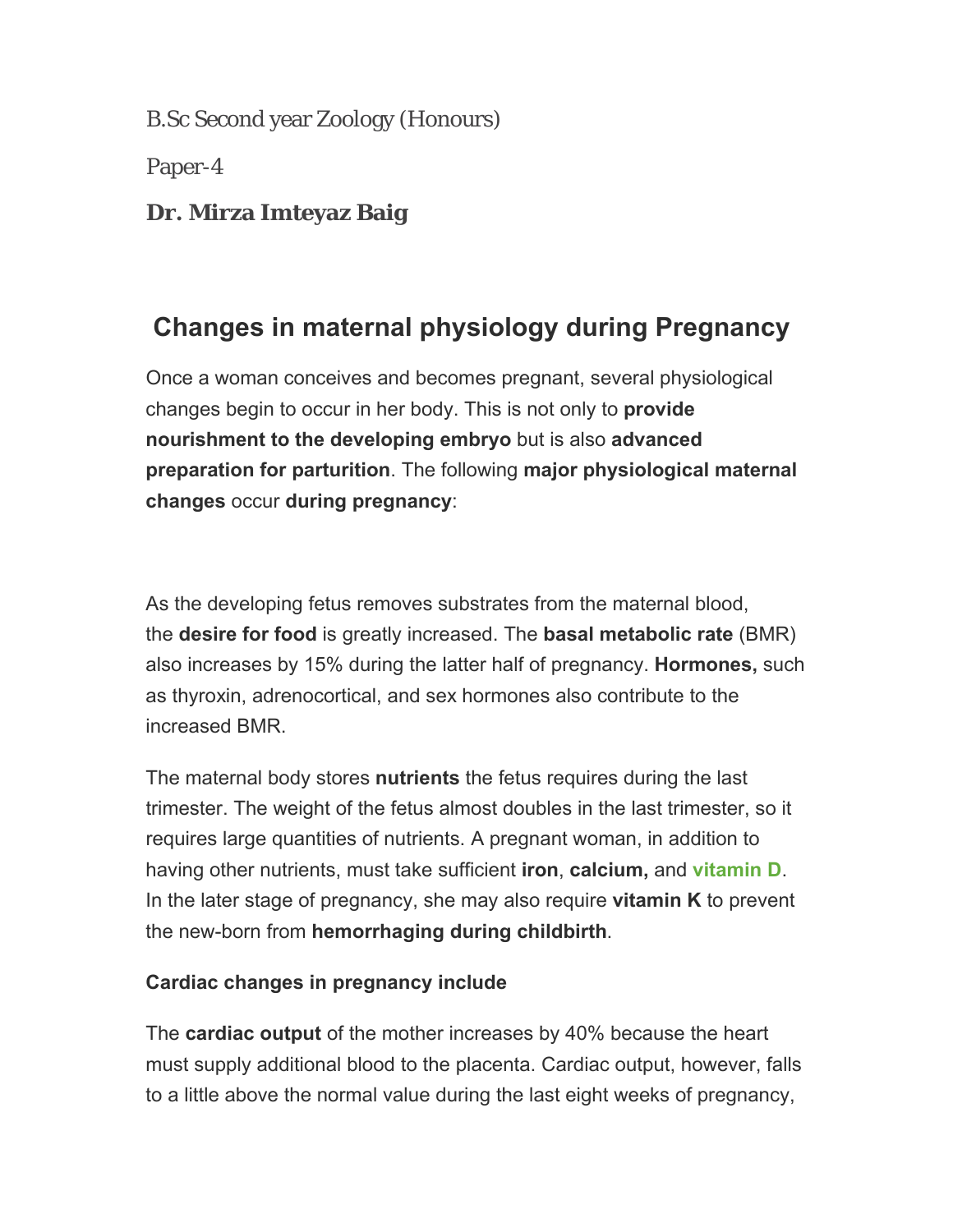with the maximum effect at 20-28 weeks of pregnancy. Vasodilatation also necessitates increased cardiac output.

There is an increase in stroke volume by about 90% that leads to an increase in left ventricular muscle mass and the end-diastolic volume but not the end-diastolic pressure.

There is a 10-20% increase in the maternal heart rate. Blood pressure decreases during the first and second trimester and returns to normal levels during the third trimester.

#### **Hematological changes in pregnancy**

The **maternal blood volume** increases to 30% above normal during pregnancy. This is associated with a constant level of red blood cells hence a fall in the level of hemoglobin and **hematocrit** and red blood cell count. However, there is a normal level of mean corpuscular volume and mean corpuscular hemoglobin concentration. There is an associated fall in the level of thrombocytes; as such, maternal pathological thrombocytopenia is below 100,000. The **blood viscosity** also decreases.

Due to the above changes, pregnancy is associated with a two-three-fold increase in iron requirement for hemoglobin synthesis and fetal development. Similarly, there is a need for increased folate, up to 10-20 times, and a two-fold increased need for vitamin  $B_{12}$ .

Pregnancy is referred to as a **hypercoagulable or pro-thrombotic state**. This is thought to prevent blood loss during parturition. It begins in the first trimester all the way to 12 weeks post-partum.

The prothrombin time (PT) and activated partial thromboplastin time (APTT) decrease, while procoagulant factors, such as VIII, IX, and X, increase. Fibrinogen levels increase up to 50% and fibrinolytic activity is decreased.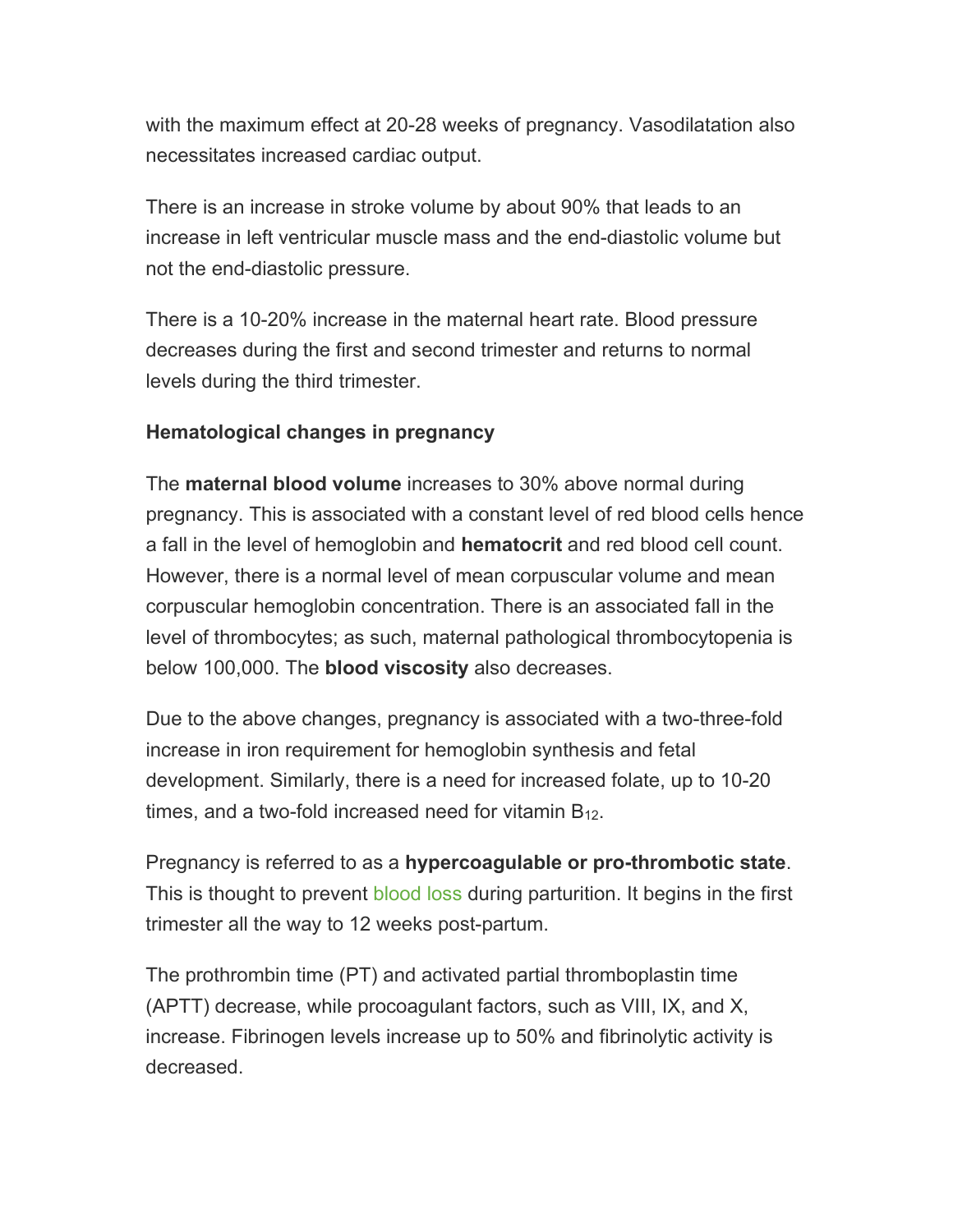Venous stasis in the lower limbs is associated with vasodilation and decreased flow, which is more marked on the left due to compression of the left iliac vein by the left iliac artery and the ovarian artery.

#### **Respiratory changes in pregnancy**

There is a 20% increase in oxygen demand during pregnancy that occurs due to a 15% increase in BMR. Due to increased BMR during pregnancy, **minute ventilation** also increases. Some of it is attributed to an increased level of **progesterone,** which is a direct respiratory stimulant. The **PCO2 level in the blood** decreases. As the growing uterus presses upon the abdominal structures, the change in the shape of the diaphragm is limited. So, to maintain adequate ventilation, the **respiratory rate** increases.

**Renal changes in pregnancy include a 40% fall in systemic vascular resistance that also affects the kidneys, leading to increased renal blood flow. Thus, the glomerular filtration rate (GFR)** increases by 50% to excrete out excessive water and salts retained in the body due to hormonal changes occurring during pregnancy. This increase in blood flow causes the kidneys to enlarge by 1-1.5 cm. This may be accompanied by a dilatation of the pelvicalyceal system.

Relaxin secreted from the corpus luteum and the placenta peaks in the first trimester to stimulate the formation of endothelin and vasodilatation of the renal arteries.

#### **Changes in the alimentary canal**

Pregnancy is associated with increased nausea and vomiting, which is thought to be due to hormonal imbalances. It is also thought to be a protective mechanism against consuming any teratogenic substances. This phenomenon resolves by the  $20<sup>th</sup>$  week of gestation in most cases.

#### **Endocrine changes**